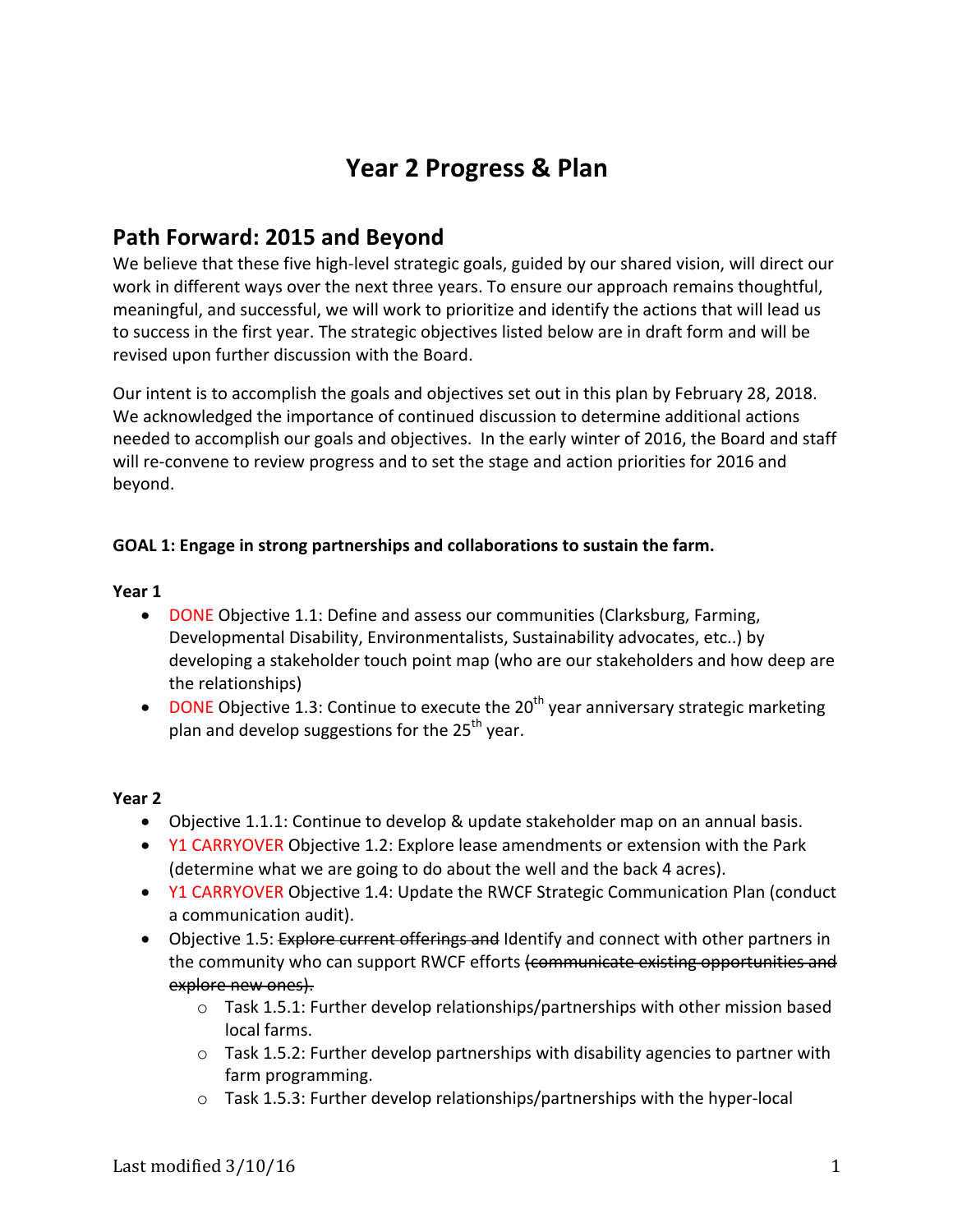community.

- $\circ$  Task 1.5.4: Further develop possible fundraising partnerships.
- Objective 1.6: Develop an outreach/awareness plan to better connect with our communities of choice. (the plan is Tasks 1.5.1-1.5.4)

**Year 3**

- Objective 1.3.1: Develop  $25<sup>th</sup>$  anniversary strategic marketing plan.
- Objective 1.7: Develop a partnership diversity plan.

#### **GOAL 2: Ensure high quality programming that aligns with the RWCF mission and purpose.**

**Year 1**

- DONE Objective 2.1: Define distribution philosophy (% of distribution to support low income families).
- DONE Objective 2.2: Prioritize & define our mix of programs (CSA, Grower Experience, Youth & Education, Technical Assistance/Consulting) and develop a logic model for each program.
- DONE Objective 2.3: Define outcomes measures (informed by the logic models) for each program. Outcomes should address: how we impact people's lives; the financial sustainability of the program; inclusion; and environmental sustainability.

#### **Year 2**

- Task 2.3.2: Create surveys and evaluations based on short-term outcomes from logic models.
- Objective 2.4: Evaluate the effectiveness of current programs and determine whether to continue them where improvements are needed based on short term outcomes from logic models.
- Objective 2.5: Identify process to evaluate new program ideas. offerings and determine whether to initiate them in lieu of or in addition to current program activities.

#### GOAL 3: Develop a strong management and staffing infrastructure that supports the RWCF's **mission.**

#### **Year 1**

- DONE Objective 3.1: Examine the organizational structure and define missing roles and responsibilities, as well as places where people are overstretched and need support.
- DONE Objective 3.2: In the short term, examine current resources and workflows to identify immediate actions to sustain current high-quality staff performance.

- Task 3.1.1: Develop 5-year ideal organizational structure.
- Y1 CARRYOVER Objective 3.3: Develop a long-term succession plan by documenting key processes and cross-training staff where appropriate.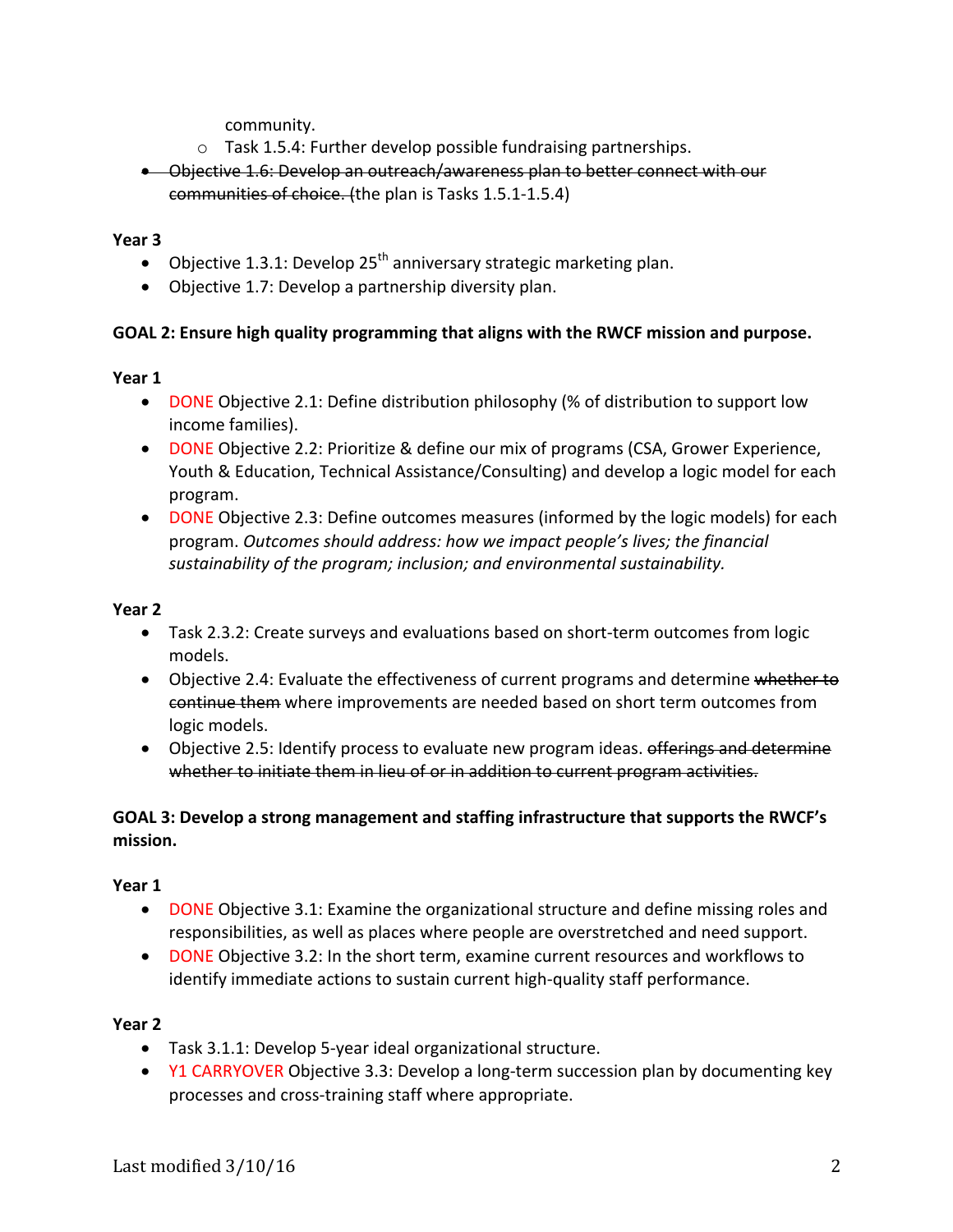- $\circ$  Y1 CARRYOVER Task 3.3.1: Define what we have/need for succession planning for staff.
- $\circ$  Y1 CARRYOVER Task 3.3.2: Update the ED's job description and evaluation form.
- $\circ$  Y1 CARRYOVER Task 3.3.3: Add cross training requirements to job descriptions.
- $\circ$  Y1 CARRYOVER Task 3.3.4: Develop standard operating procedure for the major processes of each role.
- Y1 CARRYOVER Objective 3.4: Assess the staff compensation structure and need for change and make appropriate recommendations.
- Y1 CARRYOVER Objective 3.5: Create a Board development plan that addresses governance philosophy, recruitment strategies, Board education, etc.
- Objective 3.6: Be an employer of choice  $-$  a great place to work.
	- $\circ$  Task 3.6.1: Further develop tool to evaluate staff & grower job satisfaction.
	- $\circ$  Task 3.6.2: Participate in culture study facilitated by MD Nonprofits & Brighter Strategies.

#### **Year 3**

- PUSHED FROM Y2 -> Y3 Objective 3.7: Develop an advisory Board to help with corporate funding and outreach.
- PUSHED FROM Y2 -> Y3 Objective 3.8: Develop and Implement a recruitment plan (to include funding concerns) to address both short-term and long-term staffing needs.

#### **GOAL 4: Ensure the long-term financial sustainability of RWCF.**

#### **Year 1**

- DONE Objective 4.1: Evaluate current program pricing to determine whether it is competitive with similar offerings elsewhere.
- DONE Objective 4.3: Explore new/commercial sponsorships for events. *Focus on* 20<sup>th</sup> *anniversary event.*

- Y1 CARRYOVER Objective 4.2: Assess the current financial structure (i.e. mix of sales, individual giving, grant and event money) and determine the best mixture to grow and sustain funding. *Current sales/technical assistance/program fees* = 20%, *individual giving* = 10%, grant writing = 65%, events = 5%. Complete SWOT analysis.
- Y1 CARRYOVER Objective 4.4: Explore new events that would enhance community awareness of the farm (e.g. house parties and onsite events) and new ways to carry them out (e.g. engage Board members and other partners).
- Objective 4.5: Revise and implement development plan. Develop and execute a plan to attract a broader number of potential individual givers. This is dependent on the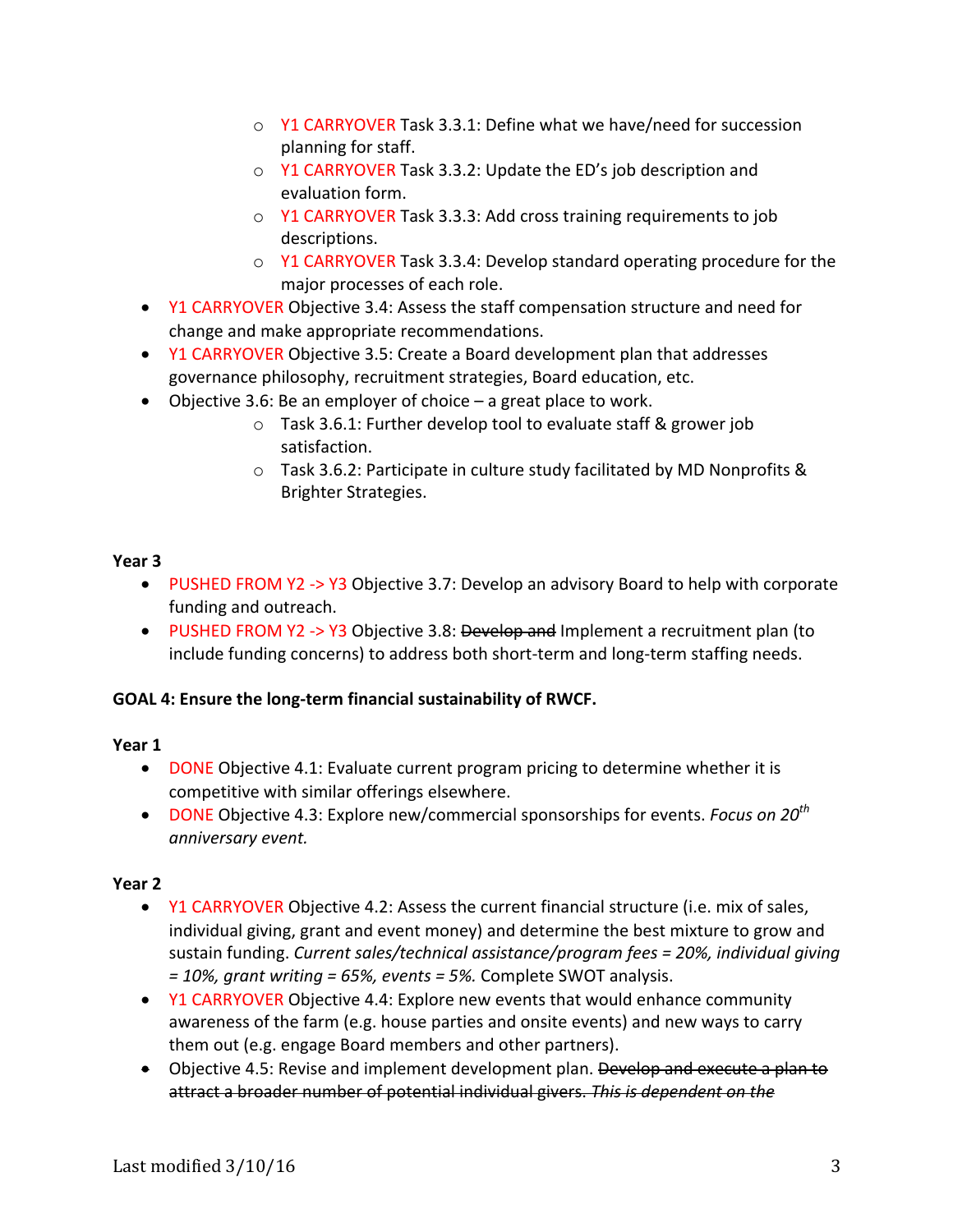stakeholder map and strategic communication plan.

• Objective 4.6: Develop relationships with local businesses that might be interest in being corporate funders. This is dependent on the stakeholder map and strategic *communication plan.* (Combined into new Objective 4.5)

#### GOAL 5: Continue to research new ways of doing things (create a culture of inquiry and innovation) and develop a strategy to assess the cost/benefits of each of these opportunities.

#### **Year 1**

- DONE Objective 5.1: Explore offering training for adults with developmental disabilities (vocational training/internship program to allow them to prepare for employment at other farms)
- DONE Objective 5.4: Make a decision as to when and how to go about becoming LEED certified (Decision: NO)
- DONE Objective 5.8: Research sponsored housing for staff & interns

### **Year 2**

- Y1 CARRYOVER Objective 5.2: Finalize the facilities/space plan
- Y1 CARRYOVER Objective 5.3: Engage the Park in discussion around creating a Community Garden
- Y1 CARRYOVER Objective 5.6: Explore where Red Wiggler is in relation to the Maryland Standards for Excellence and determine next steps (Policies & Procedures Handbook 80% complete)
- Y1 CARRYOVER Objective 5.7: Engage the Park regarding the use of the Historic House
- Y1 CARRYOVER Objective 5.9: Attend farmers' markets (have a booth with information and produce, if possible)- Board: Do in Y2, Y3 or remove from plan?
- Objective 5.13: Determine the feasibility of going to schools (as opposed to only having the school groups come to us)
- Objective 5.14: Explore more ideas to expand the winter program
- Objective 5.15: Focus on season extension (high tunnels)
- Objective 5.16: Develop a therapeutic horticulture program (low impact/senior/transition program)

- PUSHED FROM Y2 -> Y3 Objective 5.10: Develop a flower CSA
- PUSHED FROM Y2 -> Y3 Objective 5.11: Develop a Friends of Red Wiggler program
- PUSHED FROM Y2 -> Y3 Objective 5.12: Develop a line of Red Wiggler Products
- Objective 5.17: Research onsite housing for staff & interns
- Objective 5.18: Decide if, when and how to transform Red Wiggler into a Permaculture/Holistic Farm (animals, fruit, recycled water, etc...)
- Objective 5.19: Develop a clear technical assistance plan so that our farm can be replicable in other locations
- Objective 5.20: Be more sustainable (i.e. collect rainwater, solar panels, and other